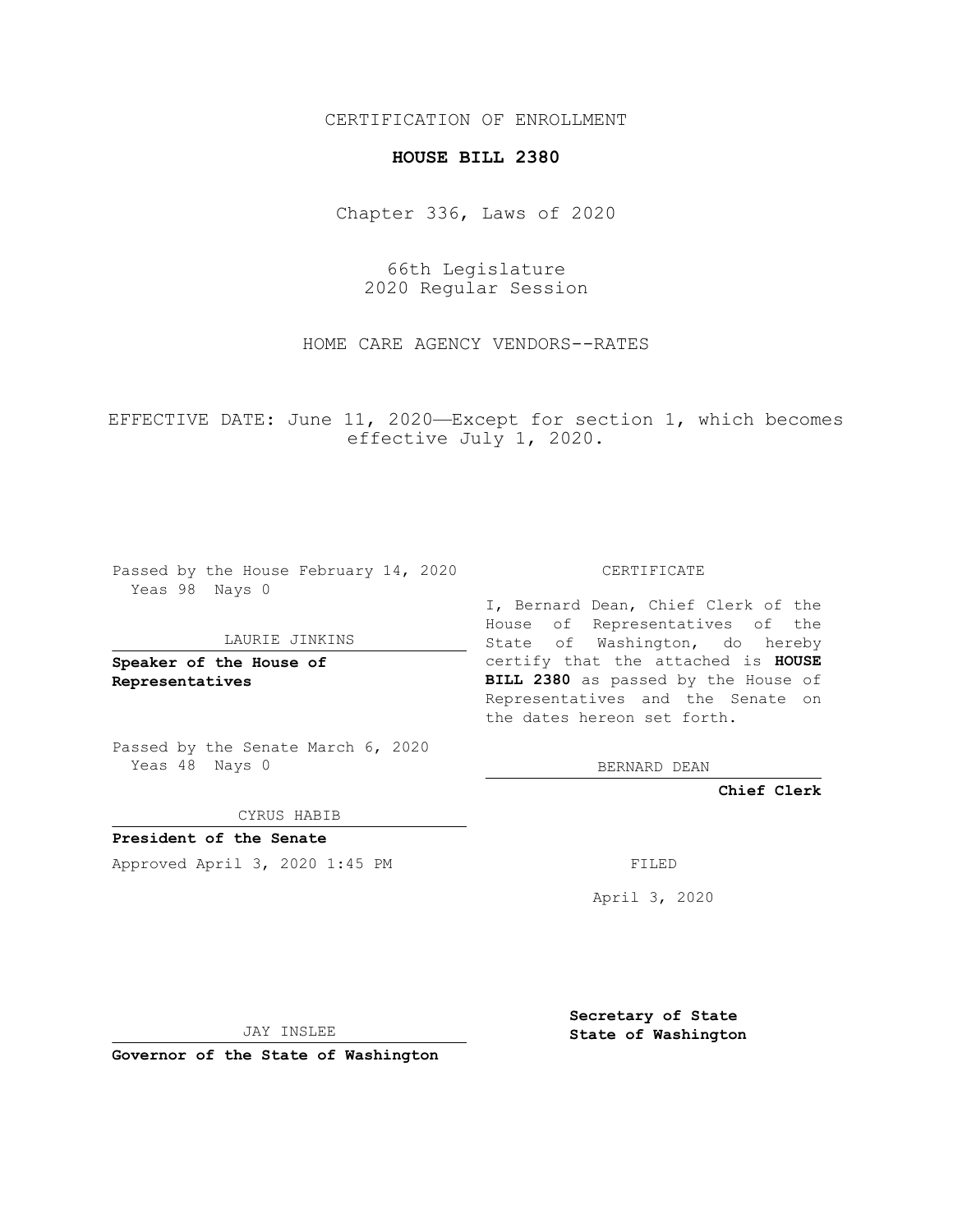## **HOUSE BILL 2380**

Passed Legislature - 2020 Regular Session

# **State of Washington 66th Legislature 2020 Regular Session**

**By** Representatives Tharinger, Harris, Macri, Riccelli, Cody, Leavitt, Wylie, Kloba, and Appleton; by request of Department of Social and Health Services

Prefiled 01/10/20. Read first time 01/13/20. Referred to Committee on Appropriations.

1 AN ACT Relating to the home care agency vendor rate and repeal of 2 electronic timekeeping; amending RCW 74.39A.310; creating a new 3 section; repealing RCW 74.39A.325; and providing an effective date.

4 BE IT ENACTED BY THE LEGISLATURE OF THE STATE OF WASHINGTON:

5 **Sec. 1.** RCW 74.39A.310 and 2018 c 278 s 23 are each amended to read as follows:6

7 (1) The department shall ((ereate a formula that converts into a 8 per-hour amount, excluding those benefits defined in subsection (3) 9 of this section, the cost of the increase in:

10 (a) Wages)) convert and distribute any change in the total amount 11 of wages and benefits negotiated and funded in the contract for 12 individual providers of home care services pursuant to RCW 74.39A.270 13 and 74.39A.300 $((\div))$  or

14 (((b) The)) labor rates established under RCW 74.39A.530 into a 15 per-quarter-hour amount. This must be accomplished in each odd-16 numbered year within sixty days after adjournment sine die of the 17 legislative session.

18 (2) The per-<u>quarter-</u>hour amount ((<del>from subsection (1) of this</del> 19 section)) shall be added to or subtracted from the statewide home 20 care agency vendor rate and any increase shall be used exclusively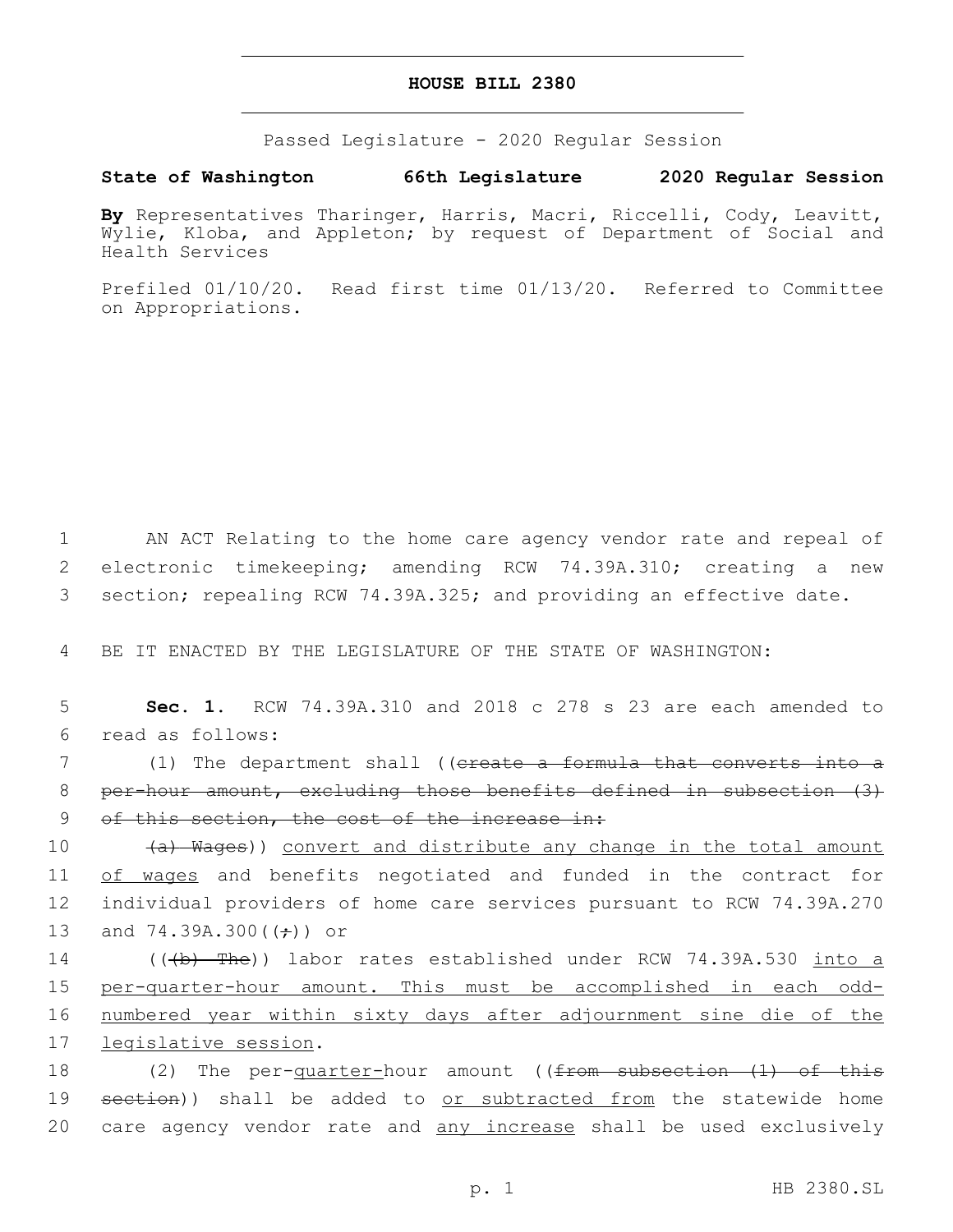| 1  | for improving the wages and benefits of home care agency workers who               |
|----|------------------------------------------------------------------------------------|
| 2  | provide direct care ((. The formula shall account for:                             |
| 3  | (a) All types of)), and for paying any resulting change in                         |
| 4  | required employer contributions or premiums.                                       |
| 5  | (3) When determining the per-quarter-hour amount, the department                   |
| 6  | must include:                                                                      |
| 7  | (a) The changes to wages, benefits, and compensation negotiated                    |
| 8  | and funded each biennium, including but not limited to:                            |
| 9  | $(i)$ ((Regular)) Mages;                                                           |
| 10 | (ii) Benefit pay, such as vacation, sick, and holiday pay;                         |
| 11 | $(iii)$ ((Taxes on wages/benefit pay;                                              |
| 12 | $(\pm v)$ ) Mileage; ((and                                                         |
| 13 | $\overline{(v+1)}$ ) (iv) Contributions to a training partnership;                 |
| 14 | (v) Contributions to the health benefit trust; and                                 |
| 15 | (vi) Contributions to the defined contribution retirement trust;                   |
| 16 | and                                                                                |
| 17 | (b) The $((\text{increase})$ ) change in the average costs $((\text{of worker's})$ |
| 18 | eompensation for)) experienced by medicaid contracted home care                    |
| 19 | agencies ((and application of the increases identified in (a) of this              |
| 20 | subsection to all hours required to be paid, including travel time,                |
| 21 | of direct service workers under the wage and hour laws and associated              |
| 22 | employer taxes.                                                                    |
| 23 | (3) The contribution rate for health care benefits, including but                  |
| 24 | not limited to medical, dental, and vision benefits, for eligible                  |
| 25 | agency home care workers shall be paid by the department to home care              |
| 26 | agencies at the same rate as negotiated and funded in the collective               |
| 27 | bargaining agreement for individual providers of home care                         |
| 28 | services)), as determined by the department in its sole discretion,                |
| 29 | of employer contributions or premiums required by law including, but               |
| 30 | not limited to:                                                                    |
| 31 | (i) Federal insurance contributions act;                                           |
| 32 | (ii) Federal unemployment tax act;                                                 |
| 33 | (iii) State unemployment tax authority;                                            |
| 34 | (iv) State paid family medical leave act; and                                      |
| 35 | (v) State workers' compensation system; and                                        |
| 36 | (c) An adjustment, as determined by the department in its sole                     |
| 37 | discretion, for cost of compensation for work time that may not be                 |
| 38 | billed as service hours, such as travel time, that must be paid to                 |
| 39 | direct service workers under wage and hour laws and any related                    |
| 40 | employer tax contributions or premiums.                                            |